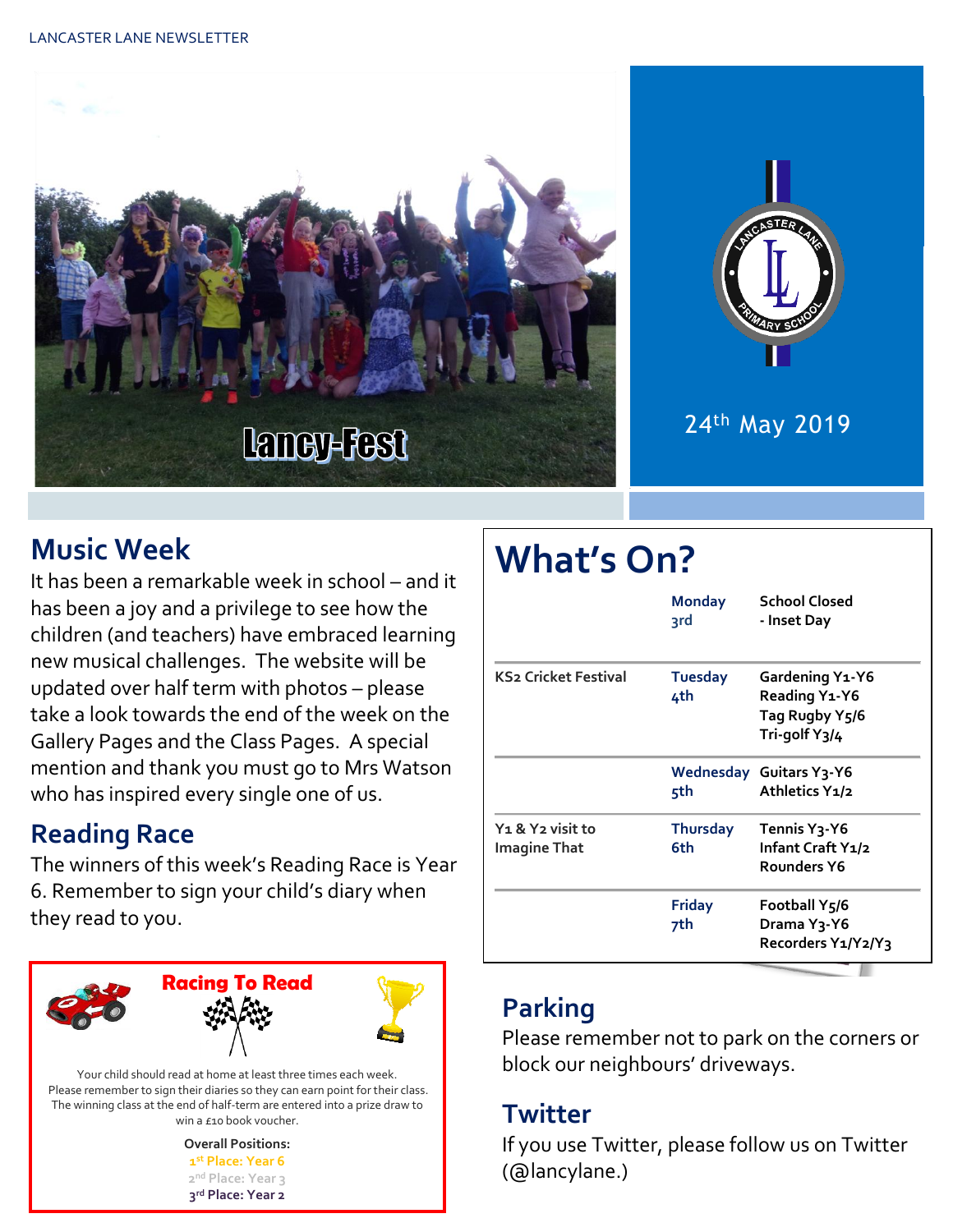#### **PTA Events**

Thank you to the PTA for donating £800 towards Music Week. Every single penny has been well spent!

Arrangements for the Summer Fair have begun and more detailed information will be sent home after half term. Save the date: Friday, 28th June  $5pm - 6.30pm.$ 

## **Clayton Cup**

Well done to our Clayton Cup Team who competed competitively on Tuesday. The relay and tug of war were extremely close events! Our Orienteering Team came 2nd out of 21 schools – well done to them all. Zeke and Beth recorded the fastest time of competitors. The Tag Rugby team came  $2<sup>nd</sup>$  in their latest competition losing by two tries to the county champion.

#### **Baby News**

Congratulations to Kaiiyah, Tiaiimi and Maiya on welcoming baby Soreyna into their family this week. Welcome to the world little one.

#### **Half Term**

School closes for the half term break (already!) on Friday, 24th May at 3.25pm and will re-open on Tuesday, 4th June. The staff and governors wish the children and their families a happy and relaxing half term.

## **Cuerden Valley Park**

Cuerden Valley are holding a circus in the Park in the half-term holiday to raise funds for the upkeep of the Park (Registered Charity No. 1002888). It will be a superb family show and very enjoyable. Tickets available online.

Adults £7 Children £5 Under 3's free.



What a performance...



What a day...



What a week!